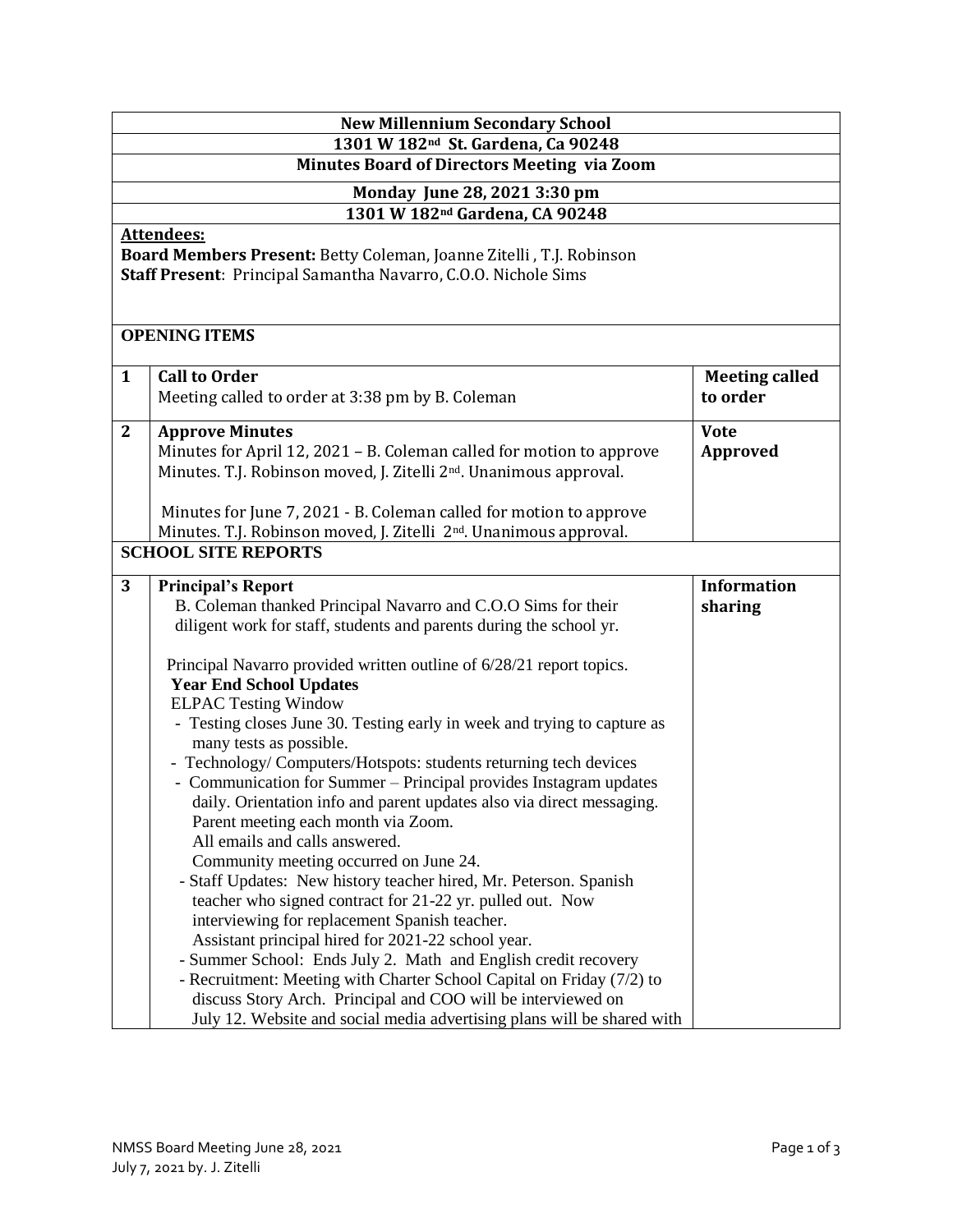|                | Board at next meeting.                                                                                                                               |                        |  |  |  |
|----------------|------------------------------------------------------------------------------------------------------------------------------------------------------|------------------------|--|--|--|
|                | Reopening: First day of school August 9. Welcome students to                                                                                         |                        |  |  |  |
|                | Campus. Resume 2019-20 bell schedule with back-up plan in case of                                                                                    |                        |  |  |  |
|                | Covid outbreak. Discuss of District health and safety protocols,                                                                                     |                        |  |  |  |
|                | which include maintaining 3 ft. distance.                                                                                                            |                        |  |  |  |
|                | <b>BUSINESS ITEMS</b>                                                                                                                                |                        |  |  |  |
| 4              | Renewal and New Contracts for 2021-22 School Year                                                                                                    | <b>Information</b>     |  |  |  |
|                | Board Reviewed and voted on following contracts:                                                                                                     | Sharing/Vote           |  |  |  |
|                | Houghton Mifflin Read 180, Charter Safe Insurance proposal,                                                                                          | Approved               |  |  |  |
|                | CST contract 21-2, Power School Renewal, Total Education Solutions.                                                                                  | contracts              |  |  |  |
|                | B. Coleman called for motion to approve each contract or renewal: T.J.                                                                               |                        |  |  |  |
|                | Robinson moved, J. Zitelli 2 <sup>nd</sup> . Unanimous approval to accept each                                                                       |                        |  |  |  |
|                | contract.                                                                                                                                            |                        |  |  |  |
| 5              | Con App 2021-2022                                                                                                                                    | <b>Vote Approved</b>   |  |  |  |
|                | Principal Navarro explained this document.                                                                                                           |                        |  |  |  |
|                | B. Coleman called for motion to approve. T.J. Robinson moved, J. Zitelli                                                                             |                        |  |  |  |
|                | 2 <sup>nd</sup> . Unanimous approval to accept.                                                                                                      |                        |  |  |  |
| 6              | Closed Session - Conference w/Legal Counsel - Anticipated Litigation                                                                                 | <b>Information</b>     |  |  |  |
|                | Significant exposure to litigation pursuant to subdivision (b) of Section                                                                            | <b>Sharing /Vote</b>   |  |  |  |
|                | 54956.9:1case<br>S. Navarro reported no updates available at this time.                                                                              | <b>Vote Postponed</b>  |  |  |  |
| $\overline{7}$ | <b>EPA</b>                                                                                                                                           | <b>Information</b>     |  |  |  |
|                | Moved to first board meeting of school year.                                                                                                         | <b>Sharing</b>         |  |  |  |
|                |                                                                                                                                                      |                        |  |  |  |
| 8              | Updated LCAP Local indicators, Revised Budget Overview/AU/21-24                                                                                      | <b>Vote to Approve</b> |  |  |  |
|                | Principal Navarro explained updates and issues.                                                                                                      |                        |  |  |  |
|                | B. Coleman called motioned to approve. T. J. Robinson moved, J. Zitelli 2 <sup>nd</sup> .                                                            |                        |  |  |  |
|                | Unanimous approval of updated LCAP.                                                                                                                  |                        |  |  |  |
| 9              | <b>LAUSD Oversight Report</b>                                                                                                                        | <b>Vote</b>            |  |  |  |
|                | Lengthy and detailed discussion of the 2021 Oversight report focused on                                                                              | Approved               |  |  |  |
|                | explaining NMSS's student achievement score of "2" on Report. Board                                                                                  |                        |  |  |  |
|                | members were aware that in two previous years student achievement                                                                                    |                        |  |  |  |
|                | received score of "3". Covid protocols affected NMSS administration of<br>tests and reporting of test benchmarks. Thus no current data upon which to |                        |  |  |  |
|                | base student achievement score for the report. Board contends that score of                                                                          |                        |  |  |  |
|                | "2" on student achievement is misleading and misrepresents the quality of                                                                            |                        |  |  |  |
|                | education at NMSS. Board requested a better explanation of why District's                                                                            |                        |  |  |  |
|                | score went from "3" to "2" score on student achievement,                                                                                             |                        |  |  |  |
|                | B. Coleman called for motion to approve Oversight Report. J.Zitelli.                                                                                 |                        |  |  |  |
|                | moved, T.J. Robinson 2 <sup>nd</sup> . Unanimous acceptance of report overall, noting                                                                |                        |  |  |  |
|                | Board's disagreement with reported score on Student Achievement.                                                                                     |                        |  |  |  |
| 10             | <b>Finance Reports</b>                                                                                                                               | <b>Vote</b>            |  |  |  |
|                | April and May 2021 cash balances reviewed. Cash balance substantially                                                                                | Approved               |  |  |  |
|                | over amount projected. B. Coleman called for motion to approve finance                                                                               |                        |  |  |  |
|                | reports. J. Zitelli moved, T.J. Robinson 2 <sup>nd</sup> . Unanimously approved.                                                                     |                        |  |  |  |
|                |                                                                                                                                                      |                        |  |  |  |